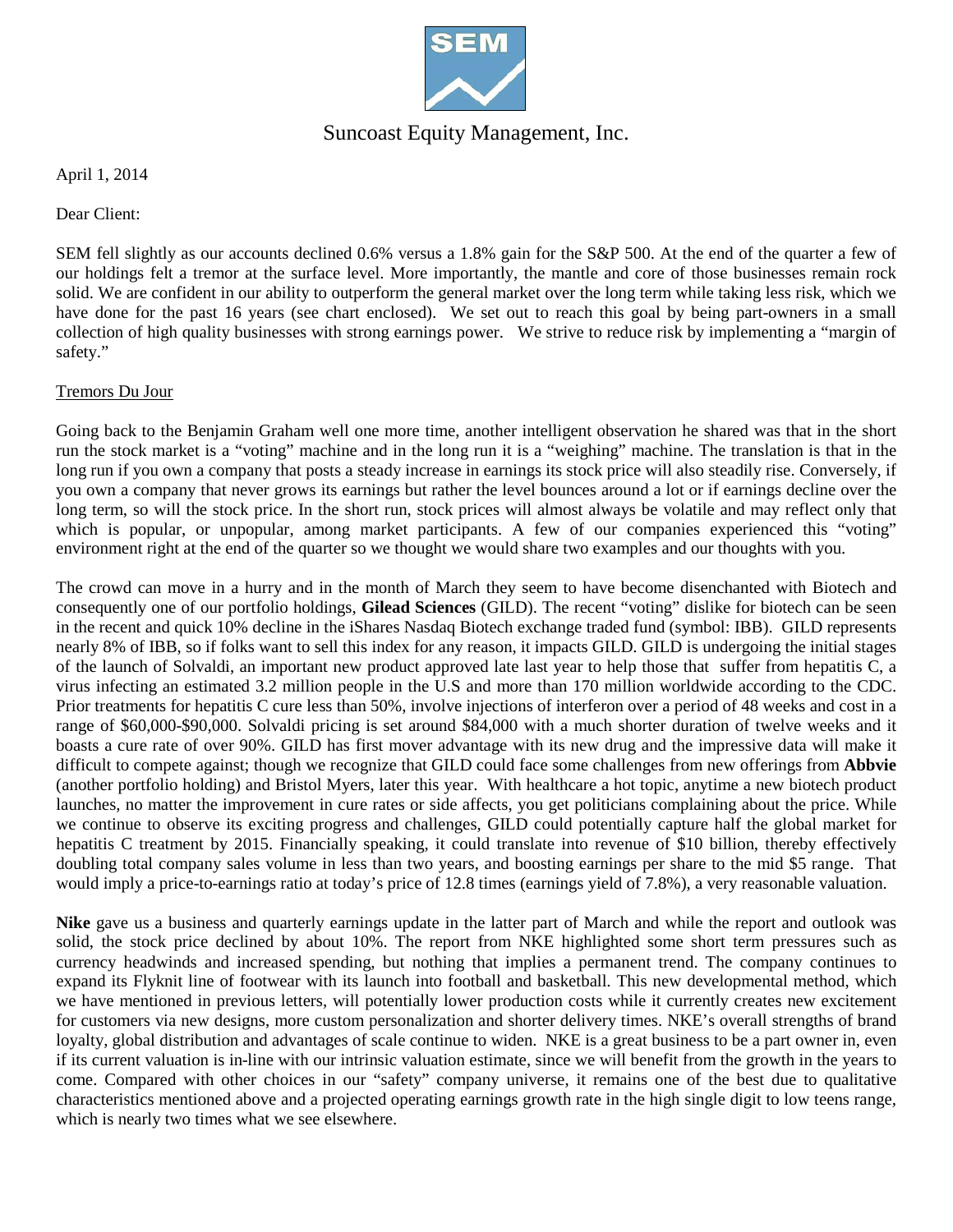### Margin of Safety

Legendary investor and teacher Ben Graham coined the term "margin of safety" (MOS). For us "margin of safety" is not just a famous slogan but a worthy pursuit when trying to preserve and grow capital. We thought you might be interested in hearing how important this is and how we implement the concept of MOS into our investment process. At the forefront is the reality that businesses are faced with challenges as consumer preferences can shift, technology can advance, prices of product and services can swing and new competitors can emerge. Furthermore, businesses will experience events that are not always predictable. With the **SEM-Disciplined Investment System** (SEM-DIS) we can implement a process that minimizes the impact of those business event surprises, understanding that we don't have to be right every time to be successful . Ben Graham instructed that each investment you make should possess a MOS, yet he further emphasized that MOS doesn't guarantee a successful investment; it merely provides room for error. MOS is a very important concept and it plays a key role in each component of the SEM-DIS. We only consider companies that meet the following criteria and harbor these MOS characteristics:

#### *I. Businesses with consistent track records*

The MOS analysis here is if a company such as **Nike** has consistently achieved high returns on equity for a long period of time then it is reasonable to expect that the same good results will continue in the future. Likewise for the opposite, if International Paper has a long history of earning low returns on equity then that will likely continue into the future.

#### *II. Businesses which earn an abundance of free cash flow*

Companies that we own, for example **W.W. Grainger,** year-in and year-out produce excess free cash flow that accumulates and builds financial strength and MOS. This excess cash positions the company to fund growth initiatives such as expansion into new markets and investments in research and development of new products.

#### *III. Businesses with low debt to total capital*

A strong balance sheet is itself a MOS. Companies with low debt to total capital have certain advantages, especially during general economic downturns. They can prudently add debt to take advantage of a business opportunity such as buying a competitor or complementary business.

#### *IV. Businesses we understand*

Sticking with businesses we understand is an important factor for reducing the opportunity of a permanent loss of capital. This is otherwise known as staying within our "circle of competence." We have never owned banks and companies in the energy field because our depth of knowledge in these areas is not deep. Companies in these industries have also typically fallen short of the financial criteria we look for. Most would believe that an investor needs to be knowledgeable about every business that exists, when in fact successful investing only requires you to be generally right about the businesses that you own.

#### *V. Businesses that we can buy at a reasonable price*

One additional measure of the MOS is the difference between the stock price and the intrinsic value of a business. The lower the stock price is relative to an estimate of intrinsic value, the greater the margin of safety. Since our preference is for growth businesses and intrinsic value is typically on a steady upward path, our effort is to identify companies whose prices don't reflect their long term potential. Valuation also involves relative MOS between alternate asset classes such as fixed income. We will compare the yield on 10 year bonds offered by our companies against the earnings yield of their common stock. Currently, and in spite of the recent rise of the equity market, high quality equities are a better value than high quality corporate bonds.

Happy Spring to all, especially those up north who endured a tough winter. Like the difficult times we experienced recently in 2008-2009, harsh weather will end and flowers will soon bloom. We will always encounter various cycles that we need to endure but staying in the saddle long term has always been what is best. Thank you for your confidence and as we like to mention from time to time, we are right there with you; we eat our own cooking and our investments results mirror yours. We welcome your call anytime.

Sincerely,